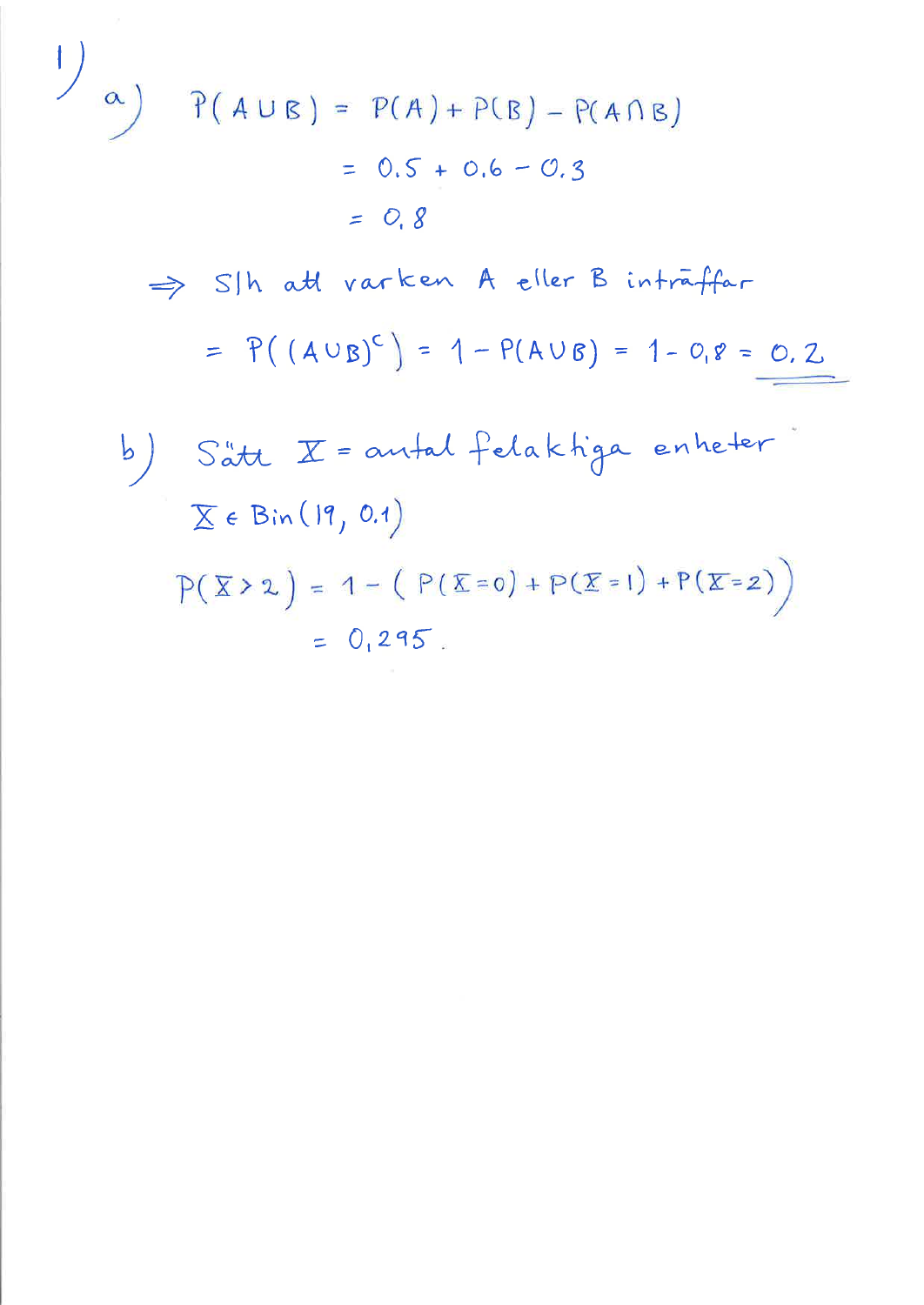2) 
$$
f(x) = \begin{cases} 0 & x < 0 \\ k & 0 \le x < 1 \\ \frac{1}{4} & 1 \le x < 3 \\ 0 & x \ge 3. \end{cases}
$$
  $\xrightarrow{\frac{1}{4}} \frac{f(x)}{1} \xrightarrow{1} \frac{1}{2} \xrightarrow{3} x$ 

a) U+nyttja willkovet : 
$$
\int_{-\infty}^{\infty} f(x)dx = 1
$$
  
\n $\Rightarrow \int_{0}^{1} k dx + \int_{1}^{3} \frac{1}{4} dx = 1 \Leftrightarrow k = 1 - \frac{1}{2} = \frac{1}{2}$   
\n $= k$   $= \frac{1}{2}$ 

b) 
$$
F(x) = \int_{-\infty}^{x} f(t) dt
$$
  
\n $\frac{D\hat{x} \times <0}{2}$ ;  $F(x) = \int_{-\infty}^{x} 0 \cdot dt = 0$   
\n $\frac{D\hat{z} \cdot 0 \le x < 1}{2}$ ;  $F(x) = \int_{-\infty}^{x} f(t) dt = \int_{-\infty}^{0} f(t) dt + \int_{0}^{x} f(t) dt$   
\n $= \int_{0}^{x} \frac{1}{2} dt = \frac{x}{2}$   
\n $\frac{D\hat{z} \cdot 1 \le x < 3}{2}$ ;  $F(x) = \int_{-\infty}^{x} f(t) dt = \int_{-\infty}^{0} f(t) dt + \int_{0}^{1} f(t) dt + \int_{0}^{x} f(t) dt$   
\n $= \int_{-\infty}^{0} \frac{1}{2} dt = \frac{1}{2} + \int_{0}^{x} \frac{1}{4} dt = \frac{1}{2} + \frac{1}{4} (x-1) = \frac{1}{4} (x+1)$   
\n $\frac{D\hat{z} \cdot x > 3}{2} = F(x) = 1$ .

$$
\mathcal{L} = (\mathbf{X}) = \int_{-\infty}^{\infty} x f(x) dx = \int_{0}^{1} x \cdot \frac{1}{2} dx + \int_{1}^{3} x \cdot \frac{1}{4} dx = \frac{1}{2} \left[ \frac{x^{2}}{2} \right]_{0}^{1} + \frac{1}{4} \left[ \frac{x^{3}}{2} \right]_{1}^{3} = \frac{5}{4}.
$$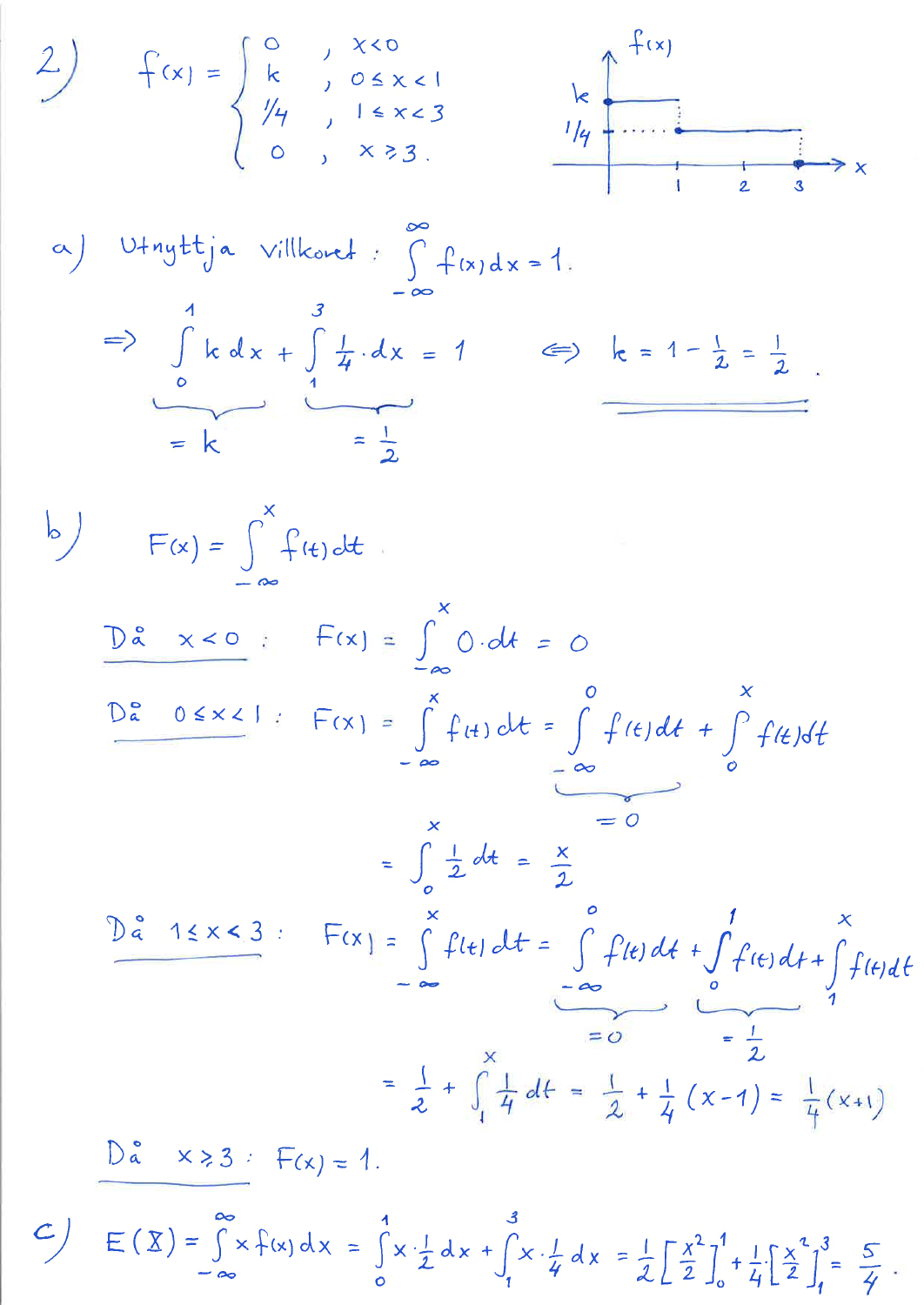$$
\int E(\overline{X}) = \sum_{\alpha \parallel a} x \rho(x) = \sum_{x=1}^{5} x \rho(x) = 0, 12 + 2 \cdot 0, 29 + 3 \cdot 0, 35 + 4 \cdot 0, 15 + 5 \cdot 0, 09 + 5 \cdot 0, 09
$$
  
\n
$$
= 2, 8
$$
  
\n
$$
\sqrt{X} = E(\overline{X}^{2}) - (E(\overline{X}))^{2} = \sum_{x=1}^{5} x^{2} \rho(x) - 2, 8^{2}
$$
  
\n
$$
= 1^{2} \cdot 0, 12 + 2^{2} \cdot 0, 29 + 3^{2} \cdot 0, 35 + 4^{2} \cdot 0, 15 + 5^{2} \cdot 0, 09 - 2, 8^{2}
$$
  
\n
$$
= 1, 24
$$
  
\n
$$
\rho(\overline{X} < 3, 5) = P(\overline{X} < 3) = P(\overline{X} = 1) + P(\overline{X} = 2) + P(\overline{X} = 3)
$$

 $\frac{3}{ }$ 

 $\mathcal{A}$ 

$$
= 0.12 + 0.29 + 0.35 = 0.76.
$$

b) Sâtt  $\overline{X}$  = antalet klagomål per timme.  $\Rightarrow$   $\overline{X}$   $\in$  Po (2) (2) har okant) Vi vet att :  $P(\overline{X}=0) = \frac{\lambda^0}{0!}e^{-\lambda} = e^{-\lambda} = 0.10$  $\iff -\lambda = \ln 0, 10 \iff \lambda = -\ln 0.10 = 2.3$ Detta ger:  $P(X \ge 3) = 1 - \sum_{\nu=0}^{2} P(X = x) = 1 - (e^{-\lambda} + \lambda e^{-\lambda} + \frac{\lambda^{2}}{2!}e^{-\lambda})$ =  $\left\{\lambda = 2.3\right\} = 0.40$ .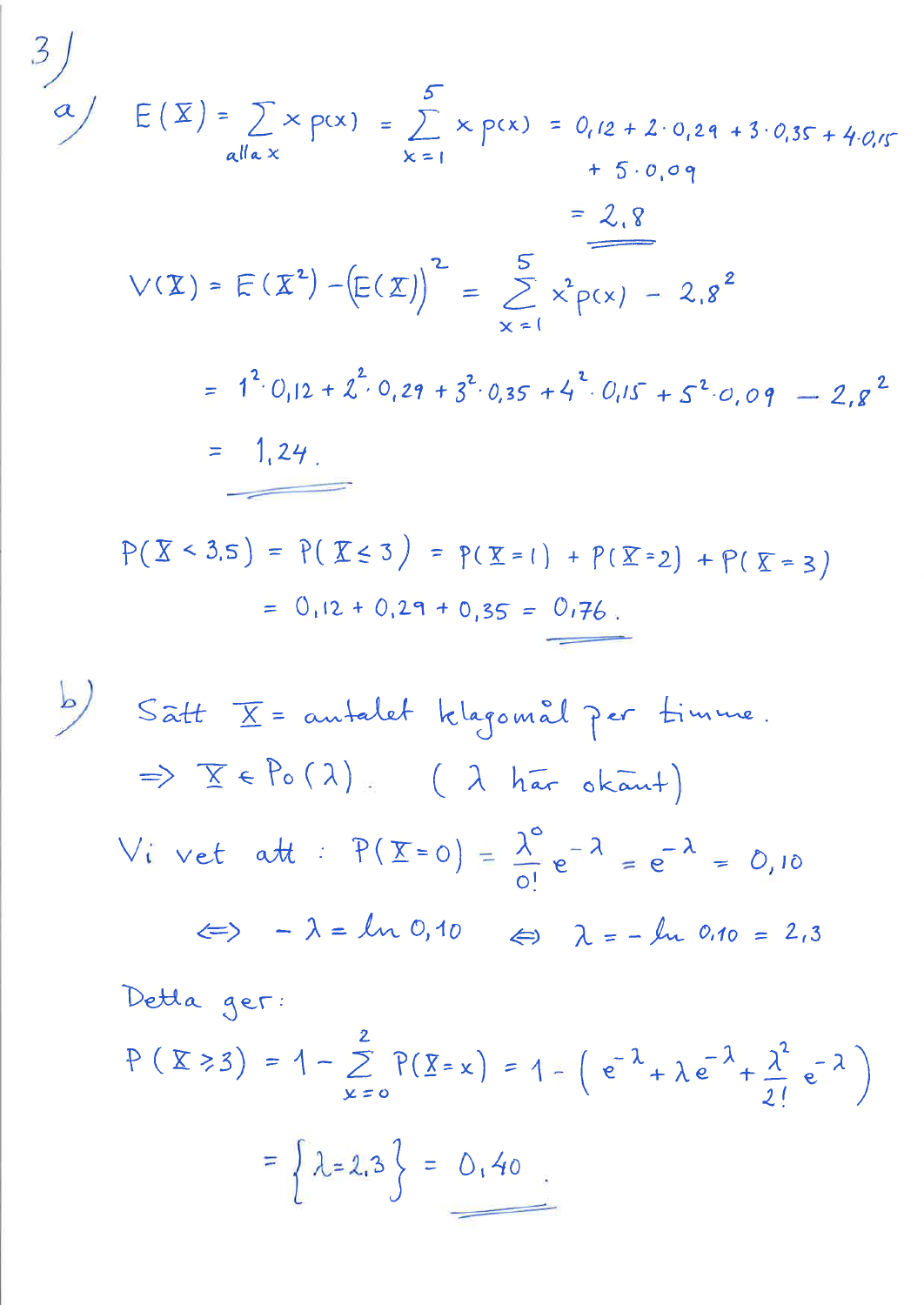$\frac{4}{3}$  S att  $\overline{x}$  = hastighet  $\epsilon$  N(90,5). a)  $P(X > 95) = 1 - P(X \le 95) = 1 - \frac{\sqrt{16}}{5} \left( \frac{95 - 90}{5} \right)$ = 1 -  $\Phi(1) \approx 0.16$ . b) Notera att  $\overline{X} \in N(90, 5/\sqrt{5})$  $\Rightarrow P(\bar{x} > 95) = 1 - \bar{\Phi}(\frac{95 - 90}{5/\sqrt{5}}) \approx 0.013$ . C) S'att Y = autal bilar som ōverstiger 95 km/h. Notera att  $Y \in B$ in (5, 0.16) (från uppg. a).

 $\Rightarrow P(Y \leq 1) = P(Y = 0) + P(Y = 1) = \dots = 0.82.$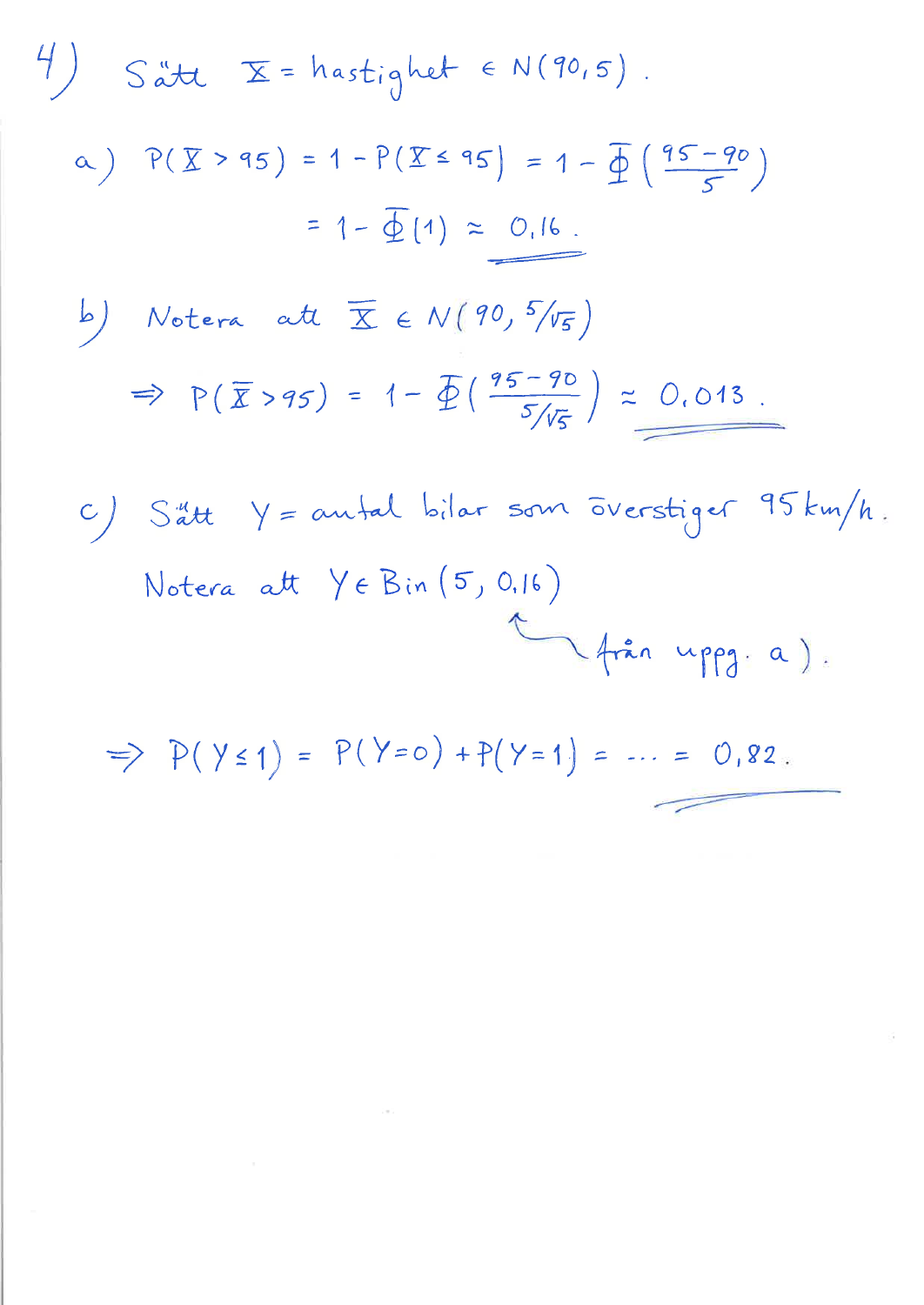5)  
\na) Händeber : A = product 
$$
ti
$$
||verkad av maskin 1  
\n
$$
B = \frac{1}{2}
$$
\n
$$
D = product \text{ or } defekt
$$
\n
$$
Vi \text{ with } berakna \text{ P(A|D)}:
$$
\n
$$
P(A|D) = \frac{P(A \cap D)}{P(D)} = \frac{P(D|A) \cdot P(A)}{P(D|A) \cdot P(A) + P(D|B) \cdot P(B)}
$$
\n
$$
= \frac{0.05 \cdot 0.40}{0.05 \cdot 0.40 + 0.08 \cdot 0.60} = \frac{0.294}{0.05 \cdot 0.40 + 0.08 \cdot 0.60}
$$
\n
$$
F(x) = 1 - e^{-\lambda x} \quad j \times \ge 0.
$$
\n
$$
P(\overline{x} \le 10 | \overline{x} > 2) = \frac{P((0 \le \overline{x} \le 10) \cap (\overline{x} > 2))}{P(\overline{x} > 2)}
$$
\n
$$
= \frac{P(2 < \overline{x} \le 10)}{1 - P(\overline{x} \le 2)} = \frac{P(\overline{x} \le 10) - P(\overline{x} \le 2)}{1 - P(\overline{x} \le 2)}
$$
\n
$$
= \frac{1 - e^{-10\lambda} - (1 - e^{-2\lambda})}{e^{-2\lambda}} = \frac{e^{-2\lambda} (1 - e^{-8\lambda})}{e^{-2\lambda}}
$$
\n
$$
= 1 - e^{-8\lambda} = \frac{2}{\lambda} \lambda = \frac{1}{4} \lambda = 1 - e^{-2\lambda} \approx 86.5 \lambda
$$

Anmarkning: En alternativ (och nycket kortare)<br>10 lösning år att utnyttja exponential-<br>fördelningens minneslöshet.